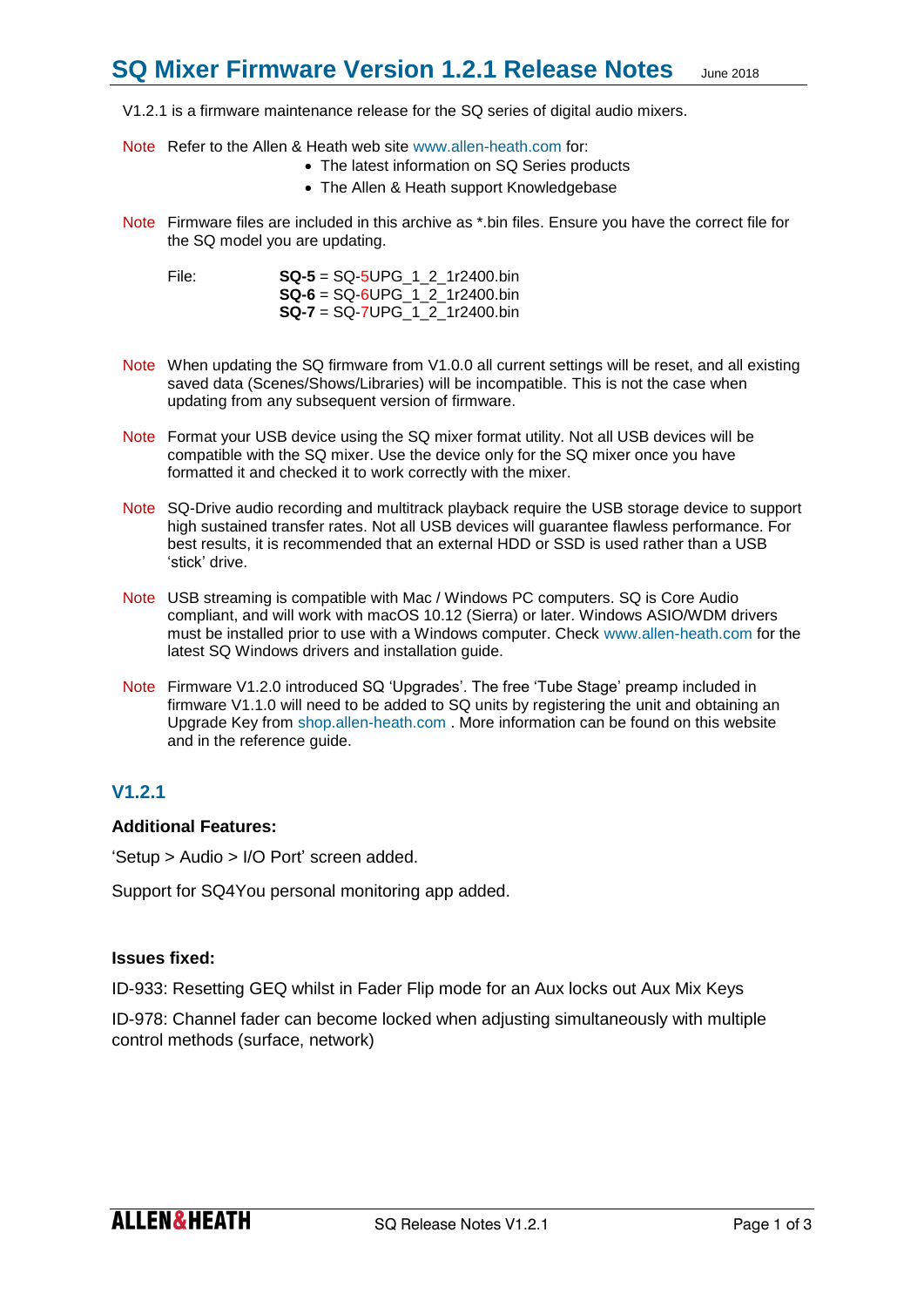## **Known Issues – SQ-Drive:**

An unformatted USB storage device plugged into SQ-Drive is not always recognised. You may need to first format the USB device on a PC or mac (FAT 32), before formatting again using the SQ. Loss of power or unplugging a device during multi-track or stereo record may result in the current recording being lost.

### **Known issues – Firmware update whilst connected via USB-B:**

When connected via USB-B, SQ may not install firmware correctly from a USB device. Disconnect the USB cable before attempting an update.

#### **Known issues – Firmware update does not install on both images:**

The SQ has a main image and back-up image for stability and redundancy. If an update has been carried out, and the SQ boots into an older firmware, the update should be carried out again to ensure both images are running the same version.

## **Known issues – Scene/Show compatibility:**

Due to changes in patching and the structure of saved files, scenes and shows created with V1.0.0 are not compatible with later firmware releases.